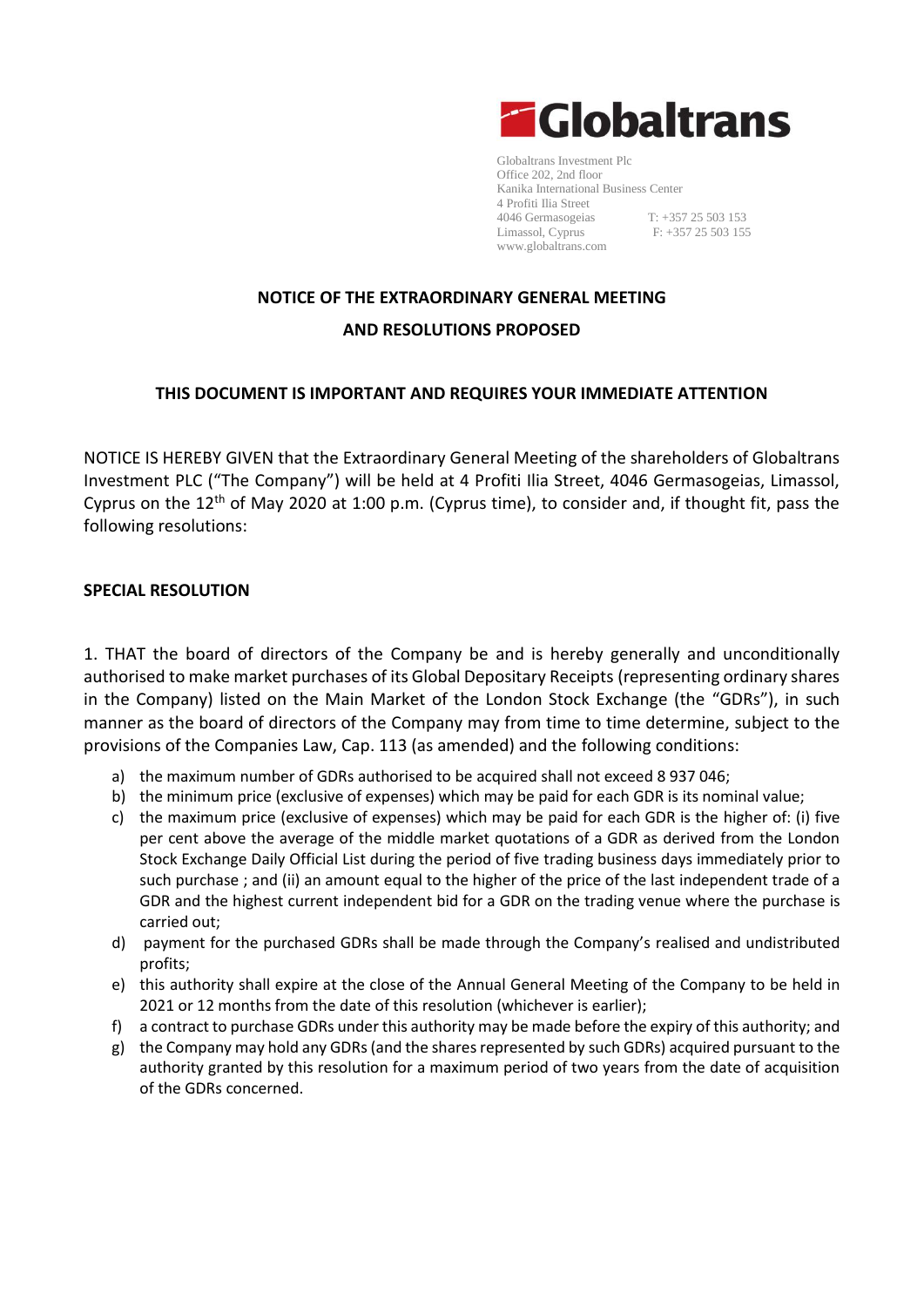By order of the Board of Directors

......................................

Marios Tofaros Assistant Secretary 20 April 2020 Office address: Office 202, 2nd floor Kanika International Business Center 4 Profiti Ilia Street 4046 Germasogeias, Limassol, Cyprus

Notes:

Every member entitled to attend and vote at the above mentioned general meeting is entitled to appoint a proxy to attend and vote on his/her behalf. Such proxy need not be a member of the Company. To be valid, the relevant instrument appointing a proxy must be in the form attached to this notice of a general meeting and if applicable the power of attorney or other authority if any under which it is signed or a notarially certified copy of that power or authority shall be delivered at the registered office of the Company, at Omirou 20, Agios Nikolaos, 3095 Limassol, Cyprus, or at the office located at: 2nd floor, 4 Profiti Ilia Street, 4046 Germasogeias, Limassol, Cyprus not later than 48 hours before the time for holding the general meeting.